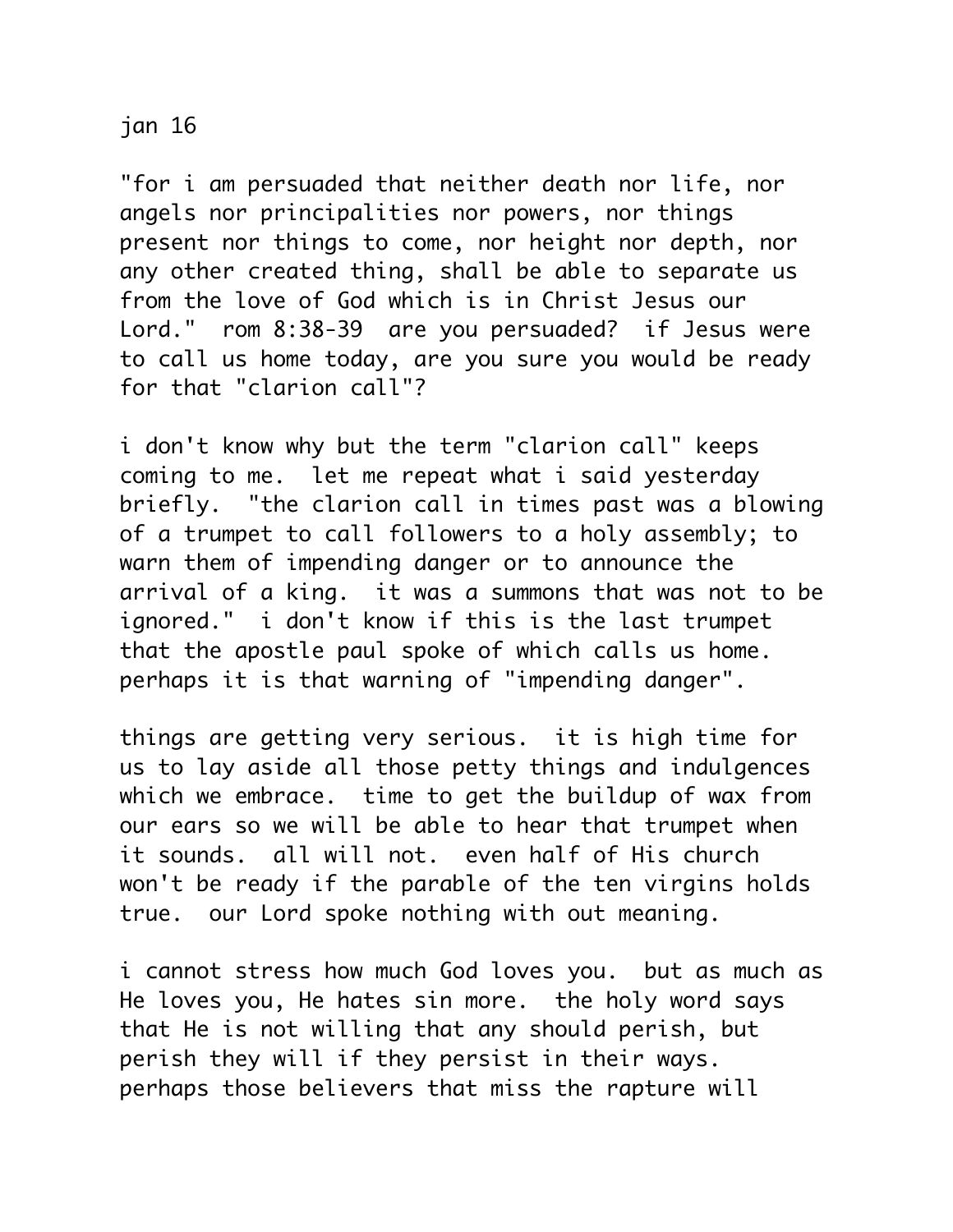still be saved, but at what cost? "for then there will be great tribulation, such as has not been since the beginning of the world until this time, no, nor ever shall be." matt 24:21

did you know that hell was only created for the rebellious satan and his followers, meaning the fallen angels. it was never intended to house God's special creation. are any of you following his ways. you will surely follow him into hell.

maybe some don't believe in God. can they not see Him in all of His wonderful creation? "for God has shown it to them. for since the creation of the world His invisible attributes are clearly seen, being understood by the things that are made, even His eternal power and Godhead, so that they are without excuse, because, although they knew God, they did not glorify Him as God, nor were thankful, but became futile in their thoughts, and their foolish hearts were darkened. professing to be wise, they became fools." rom 1:19-22

perhaps some are just too busy to be bothered with such things. "behold, a sower went out to sow. and as he sowed, some seed fell by the wayside; and the birds came and devoured them. some fell on stony places, where they did not have much earth; and they immediately sprang up because they had no depth of earth. but when the sun was up they were scorched, and because they had no root they withered away. and some fell among thorns, and the thorns sprang up and choked them. but others fell on good ground and yielded a crop: some a hundredfold, some sixty, some thirty. he who has ears to hear, let him hear!" matt 13:3-9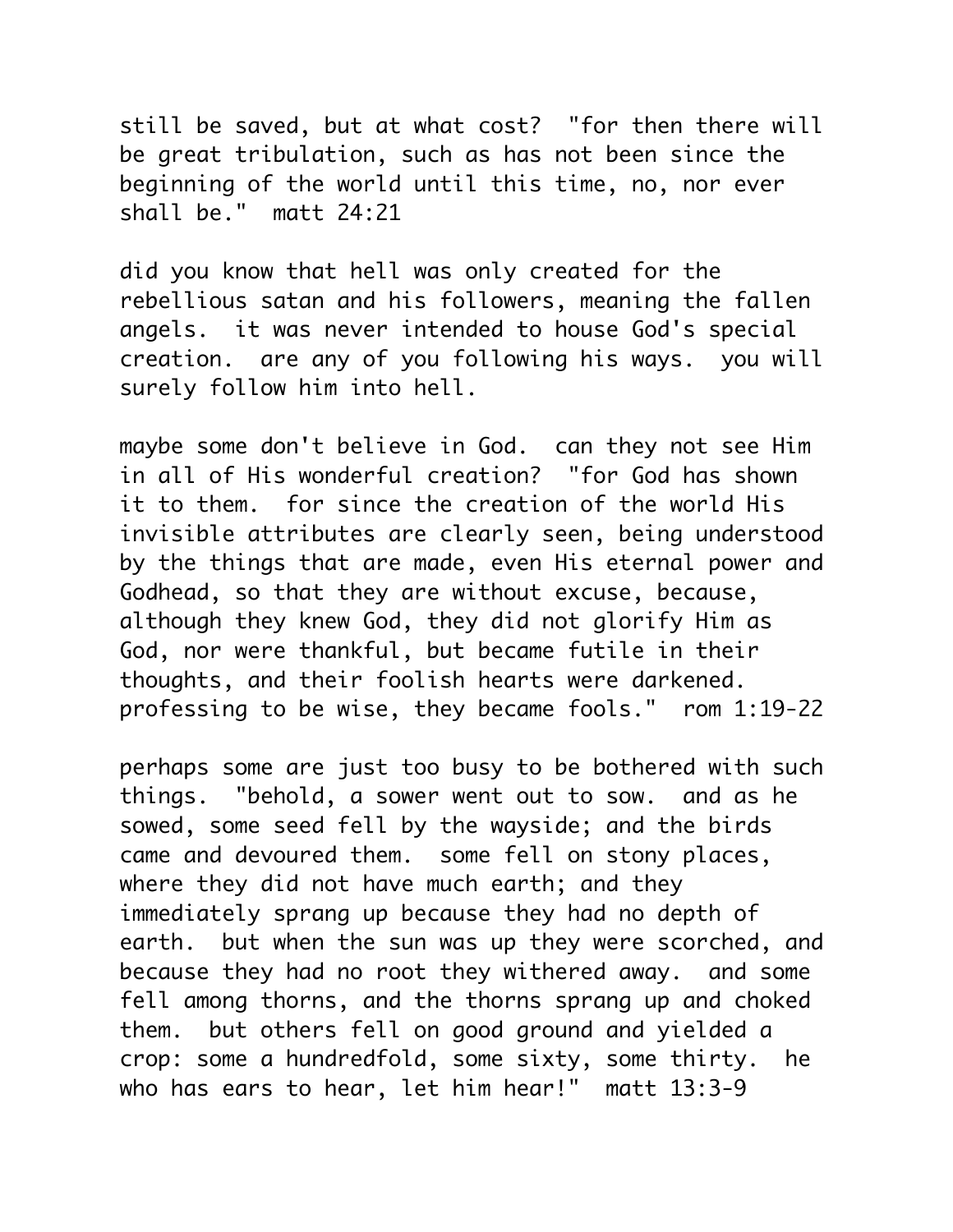then there are those who willing accept the deception satan offers. "the coming of the lawless one is according to the working of satan, with all power, signs, and lying wonders, and with all unrighteous deception among those who perish, because they did not receive the love of the truth, that they might be saved. and for this reason God will send them strong delusion, that they should believe the lie". 2 thess  $9 - 11$ 

it doesn't matter what the excuse. i have fully backed up what i say with scripture. all these, the Lord will consume with the breath of His mouth and destroy with the brightness of His coming.

is the time running late? have you heard of the latest massive earthquake off the pacific coast? are you watching the volcanoes erupting in the canary islands? do you know the number of earthquakes in just the last four years? 2018 - 232,176, 2019 - 282,913, 2020 - 345,643, 2021 - 384,234. wars and rumors of war are also prevalent.

the series of books called "left behind" was back in the nineties. they had such an impact back then and yet the time is much closer now. God is on a schedule and we must adhere to it.

"the night is far spent, the day is at hand. therefore let us cast off the works of darkness, and let us put on the armor of light." rom 13:12 indeed it is far time to lay aside that sin which does so easily beset us. it is time to get serious with God. He is serious